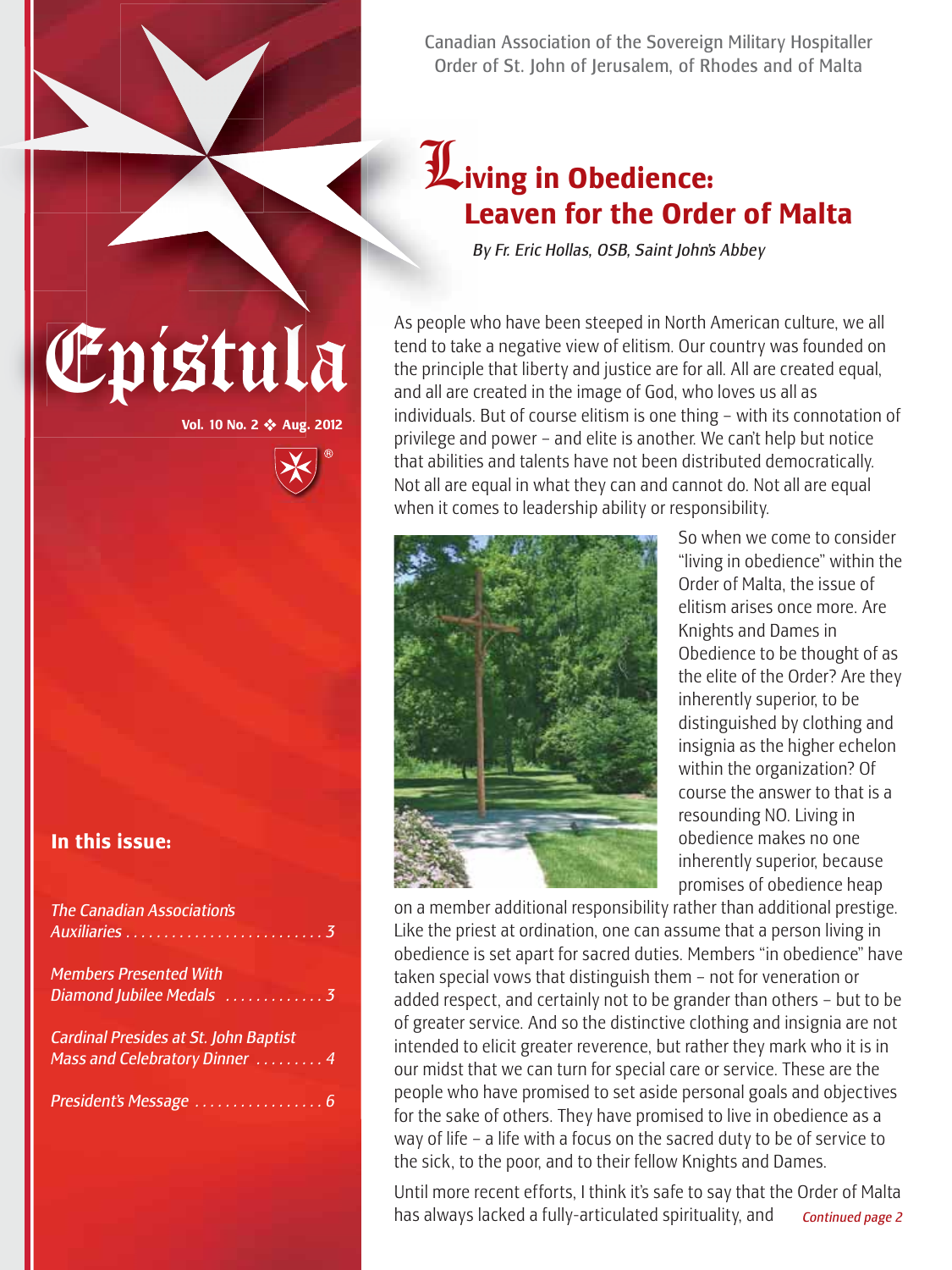*"John the Baptist has been the subject for reflection in a recent volume in the Order's Journal of Spirituality, and it seems to me that members of the Order can find no better figure to emulate."*

there are lots of good reasons to explain this. Part is due to the emphasis on action, since service to the poor and the sick has been a hallmark of the Order from the very beginning. This bias toward action has been paramount for centuries, and by default the Order has never evolved a vibrant intellectual tradition. It simply wasn't designed for that. Fra' Gerard, despite a life of stellar service, never left a corpus of writing that outlined a coherent spiritual program. Subsequent Grand Masters and knights had other things that they worried about; and while they certainly prayed, they never were known as great spiritual leaders. Their later focus on military exploits became characteristic of the Order, but we can also say that military activity never displaced the fundamental commitment to the care of the sick and the poor. Nor did it put aside the quest for God and personal sanctification. Despite all this, or because of all this, by 1798 and the exile of the Order from Malta, there were no bookshelves groaning with massive tomes on the spirituality of the Order of Malta. Over time the members had evolved into military monks, and they were also busy about service to the sick and the poor and a host of less sacred duties. But they were not the studious monks that had populated the Benedictine cloisters of Europe for centuries. *Continued from page 1*

That said, it is not impossible to construct a modern spirituality for the Order of Malta. There are many sources to tap, and in fact the work of formulating such a spirituality has been underway for some years and is at last beginning to bear fruit. Among the sources are the most obvious ones: the examples of our patrons Saint John the Baptist and Blessed Gerard. Then there are the spiritual documents that have inspired Fra' Gerard and others – in particular the Rule of Saint Benedict. And finally there is the lived experience of Knights and Dames through the centuries. Both the 12th and the 21st centuries have provided unique challenges to members of the Order, and those challenges do shape the way we form

our spiritual lives today. Members in obedience do not have to reinvent the wheel, then, because they can draw from the experience of their spiritual ancestors. They must adapt and grow thoughtfully and organically from strong roots in order to flower in ways appropriate to our time.

John the Baptist has been the subject for reflection in a recent volume in the Order's Journal of Spirituality, and it seems to me that members of the Order can find no better figure to emulate in a culture whose values sometime run counter to our own Christian precepts. In a society in which image can be superficial but still count for everything, John the Baptist as patron offers a powerful example for those who elect to integrate service to the sick and the poor into a witness to the vitality of Christian faith. But at the core of this is the suggestion that those who choose to follow in the steps of John the Baptist have chosen to embrace a prophetic life, in a world which finds its meaning elsewhere.

The last point I might suggest for meditation is one we can draw from the marketing world: stay on message with your lives. Walking on the path with Jesus is sometimes a joy and sometimes a challenge. Sometimes we even wander off the path. But it is important that through our prayer and reading and service we call ourselves back to the right path.

With John the Baptist our lives should constantly proclaim: "Behold the Lamb of God!" just as Fra' Gerard suggests we do with our lords the sick and the poor. With Mary we should proclaim that "our lives magnify the Lord," for so they do when others begin to perceive Christ in us. It is absolutely appropriate for us to say with Mary that "the Lord has done great things for me," for so he has and continues to do so. And there is no better way to live our lives as members in obedience. For what God has done for me, he also does for you. That is the prophetic life we embrace and the prophetic message that our lives should cry out.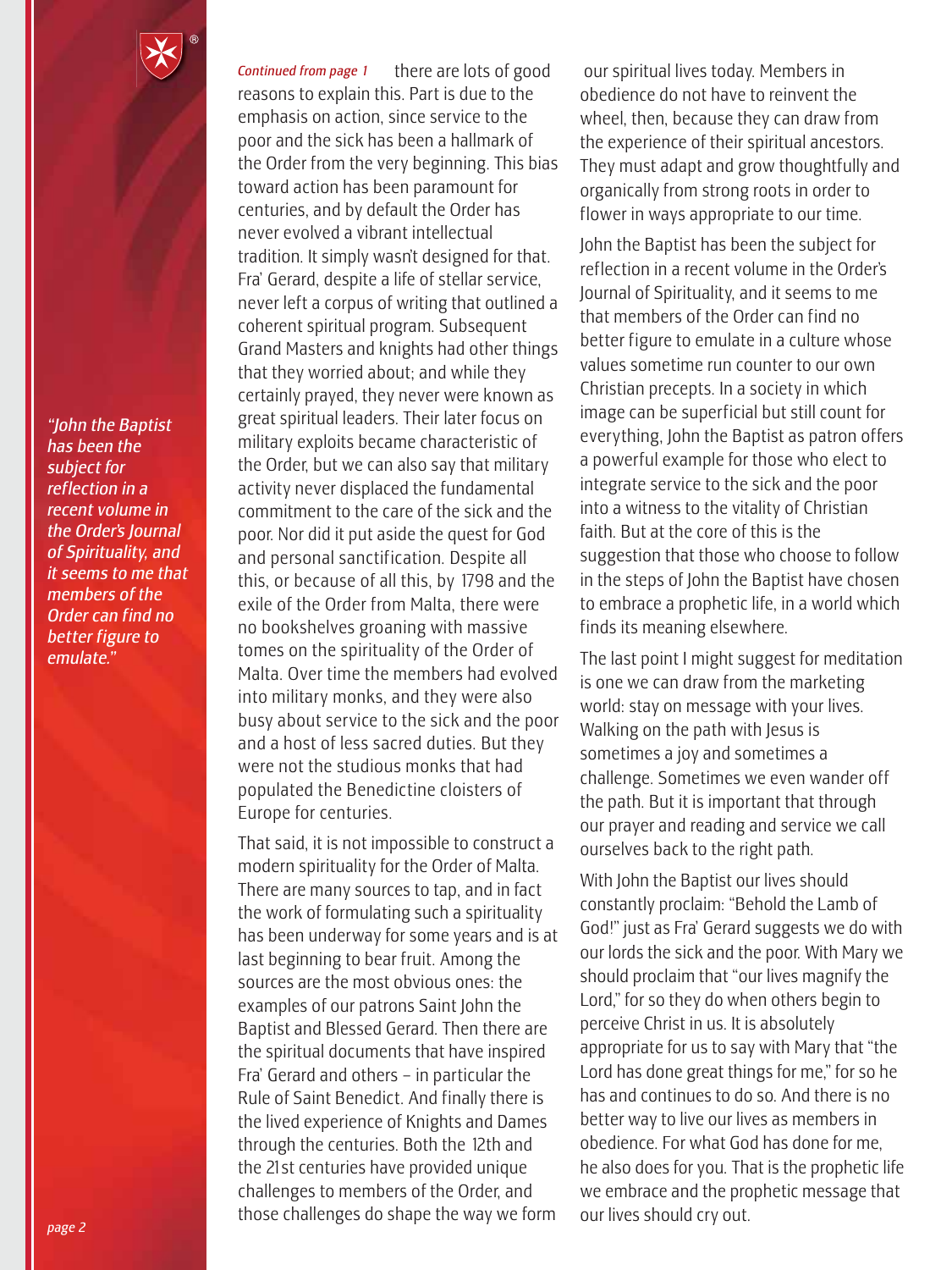# T**he Canadian Association's Auxiliaries**

*By André A. Morin, KMOb*

For the past 25 years, our fellow member Henri Pelland, assisted by his wife Rollande, has been doing remarkable work heading

our various brigades. These Auxiliaries, both at places of pilgrimage and hospices, are able to live the Order's charism; caring, for the sick and the poor.



to their recognition dinner at the St. Joseph Oratory. Several certificates of appreciation in recognition of their volunteer work were presented. A certificate of appreciation was presented to Mr. and Mrs. Pelland for their

In my capacity as President, I wish to pay tribute to these women and men who, by their volunteer work, are living examples of the Order of Malta's own values. I wish to recognize these volunteers' exceptional

Dear Mr. and Mrs. Pelland, please accept my warmest congratulations on behalf of the Board and on my own behalf!

Association's Auxiliaries.

work. Once again this year, our Auxiliaries as well as Mr. and Mrs. Pelland were invited

### **Canadian Association members presented with Queen Elizabeth Diamond Jubilee Medals**



During a ceremony held in the Senate on Sunday, May 27, 2012 a number of members of the Canadian Association were presented with the Queen Elizabeth Diamond Jubilee Medal. Pictured with Senator Noël Kinsella and his wife Ann are (from left) H.E. Peter Quail, Andrew Doyle (who, later in the week received the pro ecclesia it pontifice medal), Fra' John Dunlap, Beatrice Ross, and H.E. André Morin.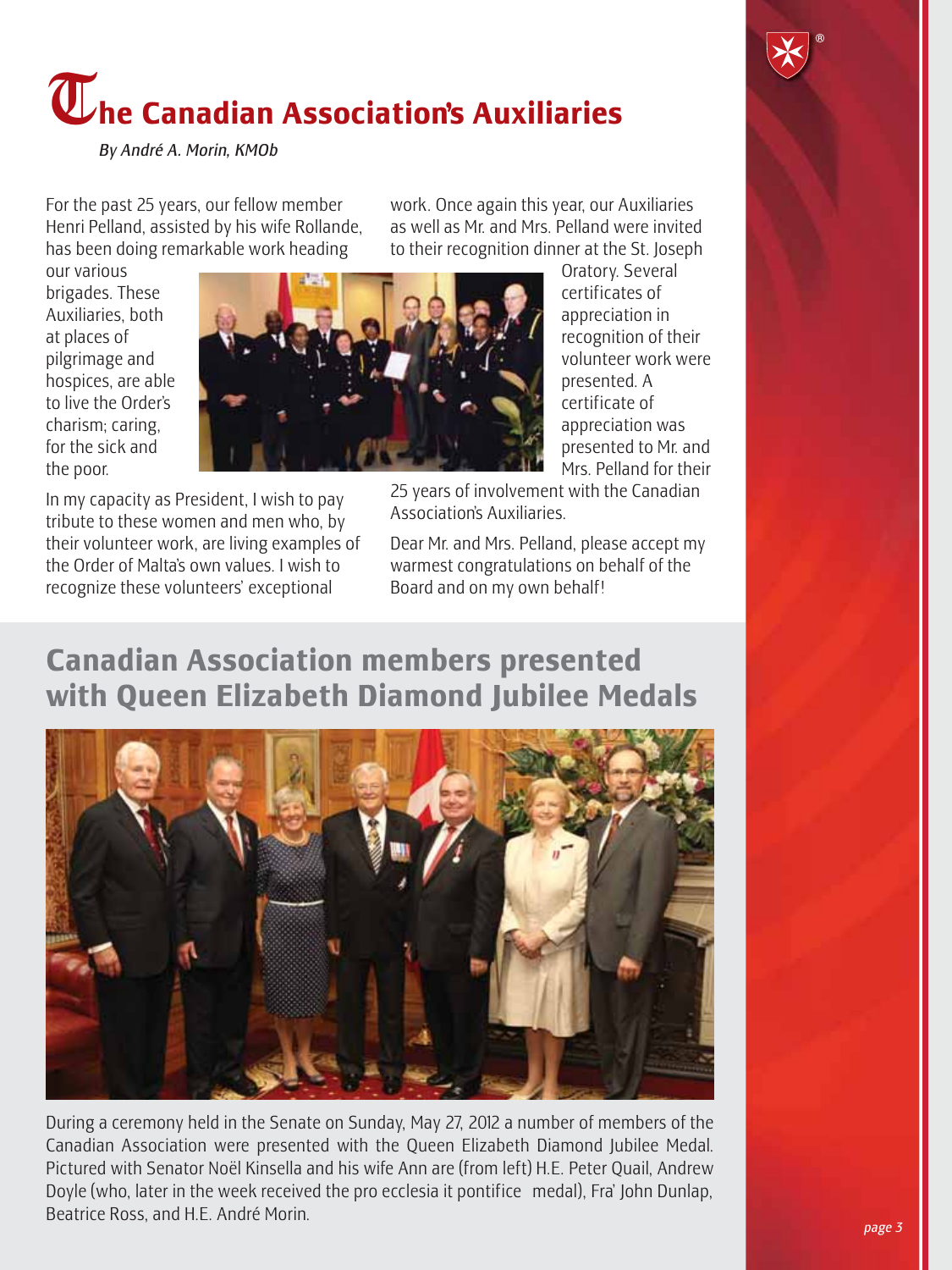## C**ardinal Presides at St. John Baptist Mass and is feted at Celebratory Dinner**

*By John J.F. Kennedy, KMOb, Vice-President Toronto*

Canada's newest Cardinal, His Eminence Thomas Cardinal Collins, Archbishop of Toronto was invited by the Toronto Region and National members of the Canadian Association to preside at the patronal feast of St. John the Baptist on the early evening of 23 June, 2012. His Eminence concelebrated the Mass with Bishop John Boissonneau, Auxiliary Bishop of Toronto and Chaplain ad honorum, plus five other priests at the Basilian Centre Chapel.

Following the liturgy of the word and the Cardinal's homily, His Excellency, Dr. André A. Morin, President of the Canadian Association presented His Eminence with the dignity of the cross of Bailliff, Grand Cross of Honour and Devotion on behalf of the Sovereign Council of the Order of Malta.

His Eminence and approximately 60 Knights, Dames and invited Guests adjourned to the Toronto Club to commemorate His Eminence's elevation to the Cardinalate. There followed a great evening of sharing and joyfulness. The Cardinal charmed everyone with stories of his recent trip to Dublin for the Eucharistic Congress, his family background and other positions in the Church before being appointed Archbishop of Toronto. His friendly and engaging

manner included everyone and was warmly reciprocated.

The Toronto Club itself proved to be an excellent venue for this occasion. Guests were treated to historic surroundings which included an admirable collection of paintings ( e.g. Group of Seven Canadian scenes, Bronze Busts of Toronto's historic figures).

Mr. Brian O'Malley, President of the Ontario Foundation of the Order of Malta presented His Eminence with a cheque in the amount



*"Within the Class of Knights of Honour and Devotion of the Order of Malta, the Bailiff Grand Cross is the highest rank. This honour is bestowed by the Sovereign Council of the Order, which is to say that it is conferred by Rome and not by individual or national association."*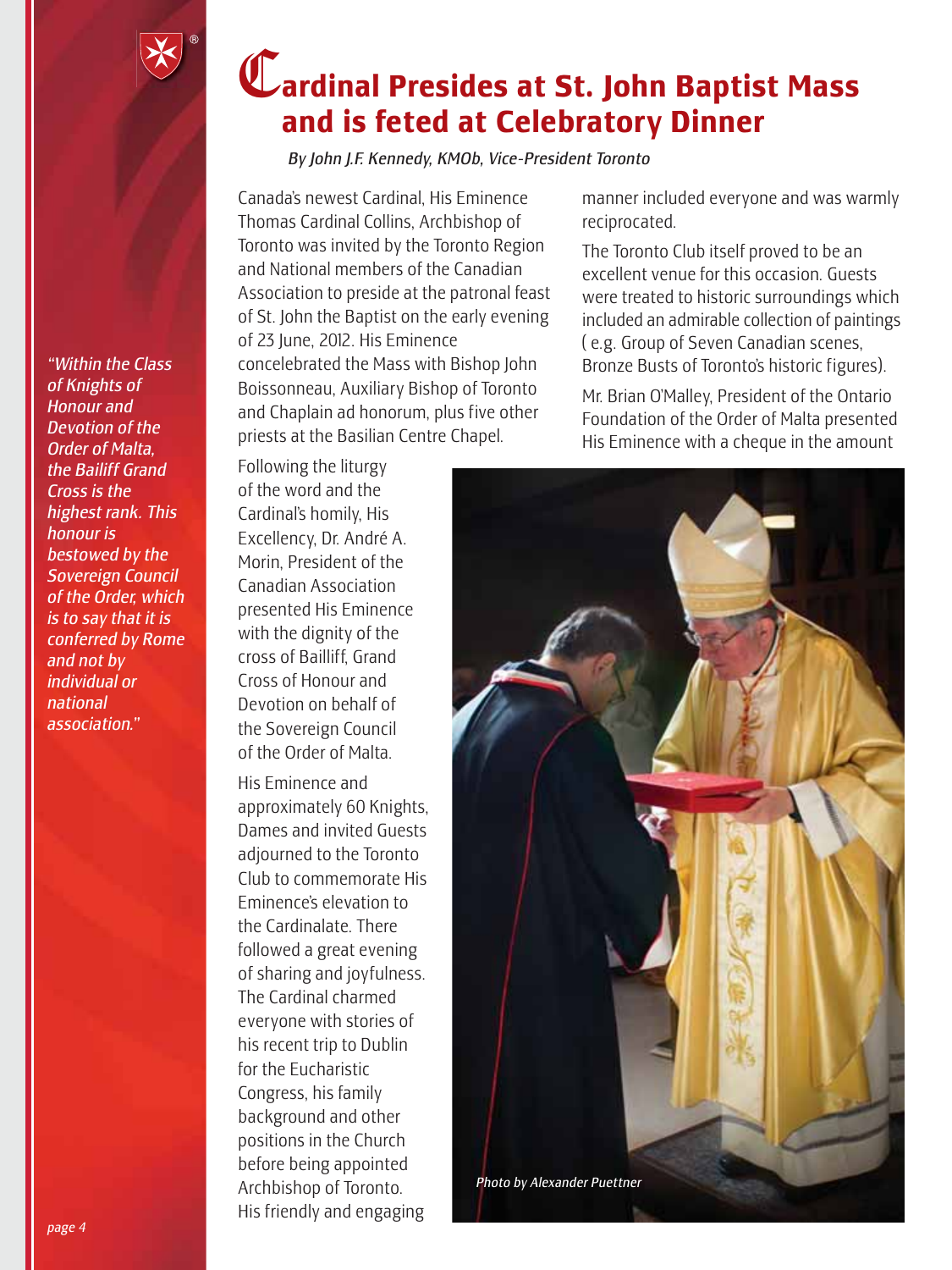of \$10,000 for the Out of the Cold Program. Master of Ceremonies, Valentine Lovekin highlighted that several local Toronto knights, spearheaded by Christian Elia, had established a volunteer effort in the St. Michael's Cathedral Out of the Cold Program this past winter. Unfortunately, Sister Susan Moran, founder of the Out of the Cold, who had attended the Mass, was unable to attend the Dinner. The Cardinal accepted the cheque on her behalf and thanked the Canadian Association and the Ontario Foundation for their generosity. He also thanked His Excellency, Dr. Morin for the bestowal of the dignity of Bailliff Grand Cross of Honour and Devotion from the Sovereign Council of the Order. The Cardinal expressed his hope for future contacts with our Order.

The Toronto Branch's Organizing Committee for both the Mass and Dinner was led by

Valentine Lovekin, and assisted by Joseph Stephen, Dr. Rory Fisher, MD and Dr. John J. F. Kennedy, Ph.D. Thanks are also due to a number of others: Dr. Christian Elia, Ph.D. for obtaining a photographer and contacts with the Archdiocesan office, Revs. Donald Finlay CSB and David Katulski CSB, chaplains ad honorum, for their constant ongoing generosity in allowing the Basilian Centre to be used by our Order and for their kind nurturing of our members over the years. Thanks also to the other concelebrants of the Mass, to the organist and choir member from the St. Michael's Choir School who provided lovely accompaniment to our patronal Mass as well as to many other members, who though unable to attend personally, nonetheless contributed financially so that others might attend. Lastly, to all who came, shared and made this a wonderful and memorable evening.

#### **2012 Annual Meeting and Investiture**

Please mark your calendars for this very special event in the Association's year. Renew friendships or make new ones, and help to celebrate the admission of our new knights and dames. The Vigil will be held on Friday, September 28. The Mass of Investiture and the Annual General Meeting, followed by a formal evening dinner will be held on Saturday, September 29, 2012 in Ottawa. Further information including a special hotel rate\*will be forwarded to all members shortly.

*\*Contact the Lord Elgin Hotel at 1-800-267-4298 and reference the Order of Malta.* 



On June 14, 2012 visiting members of the Sovereign Order of Malta's Government Council, were introduced during a session in the Senate. Pictured with Speaker of the Senate, The Honourable Noël Kinsella are Mr. Fausto Solaro del Borgo (left) and Mr. Dan Kelly (right). *page 5*